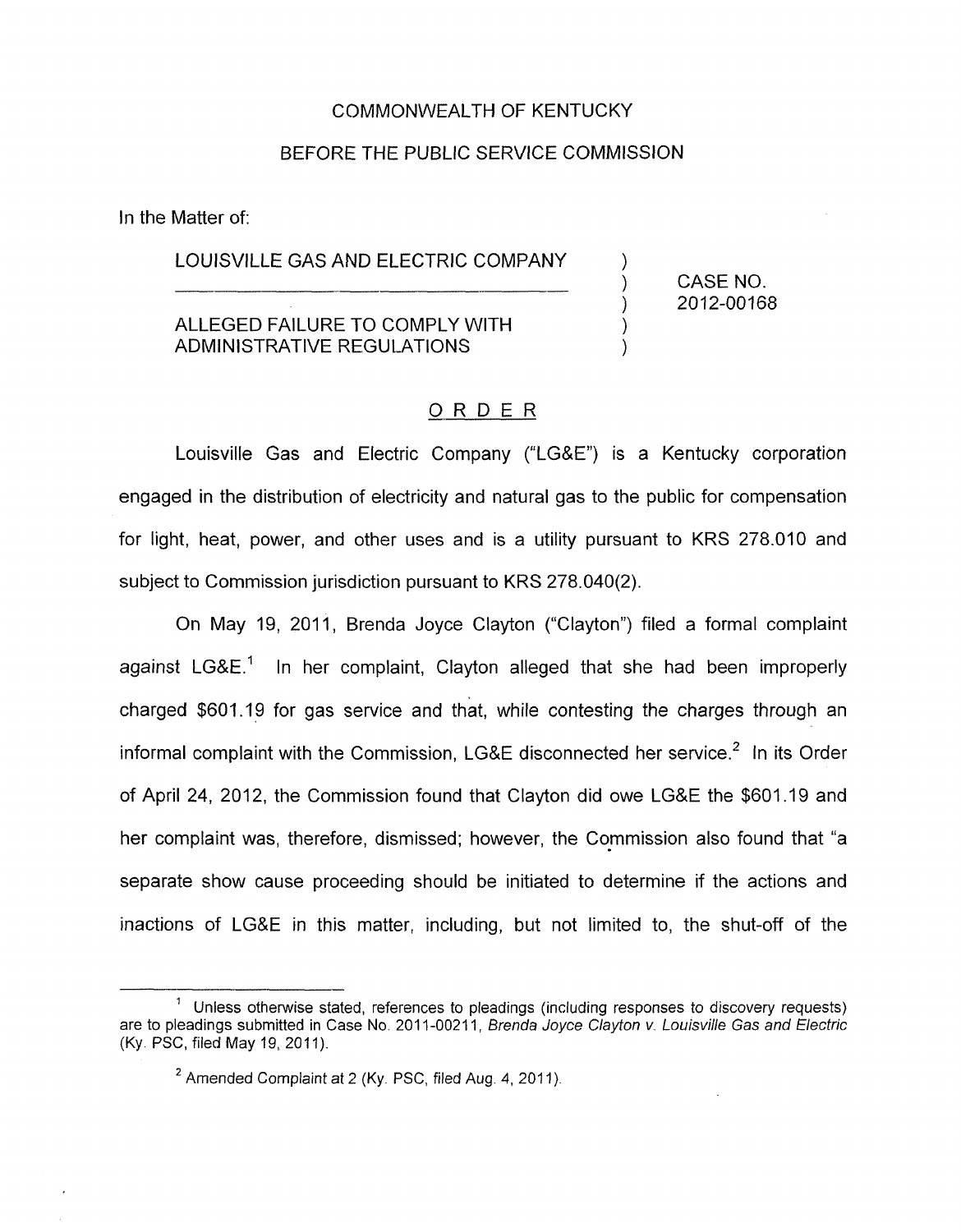Complainant's electricity while the Complainant's informal complaint was pending before the Commission, violates [sic] the orders, regulations and procedures of the Commission."<sup>3</sup> The Commission ordered that "a separate action shall be established for LG&E to show cause, if any, why it should not be subject to the penalties prescribed by KRS 278.990(1) for its alleged conduct in this matter."4

Pursuant to KRS 278.030(2), every utility shall furnish adequate, efficient and reasonable service, and may establish reasonable rules governing the conduct of its business and the conditions under which it shall be required to render service. KRS 278.040(3) authorizes the Commission to adopt reasonable regulations to implement the provisions of KRS Chapter 278 and investigate the methods and practices of utilities. KRS 278.260 permits the Commission, upon its own motion, to investigate any act or practice of a utility that affects or is related to the service of a utility. KRS 278.280(1) further permits the Commission, after conducting such investigation and finding that a practice is unjust or unreasonable, to determine the service or methods to be observed and to fix same by Order. KRS 278.280(2) directs the Commission to prescribe rules and regulations to govern the performance of utility service. $5$ 

LG&E's admitted actions in Case No. 2011-00211 are of concern and include the following:

Final Order at 11-12 (Ky. **PSC** Apr. 24, 2012).

 $^{4}$  *Id.* at 12.

 $<sup>5</sup>$  Pursuant to this provision, the Commission promulgated 807 KAR 5:006, Section 11, which</sup> defines the status of customer accounts during billing disputes. The Commission also promulgated 807 KAR 5:006, Section 13(1)(d), which requires that a utility train its employees and provide certification of same.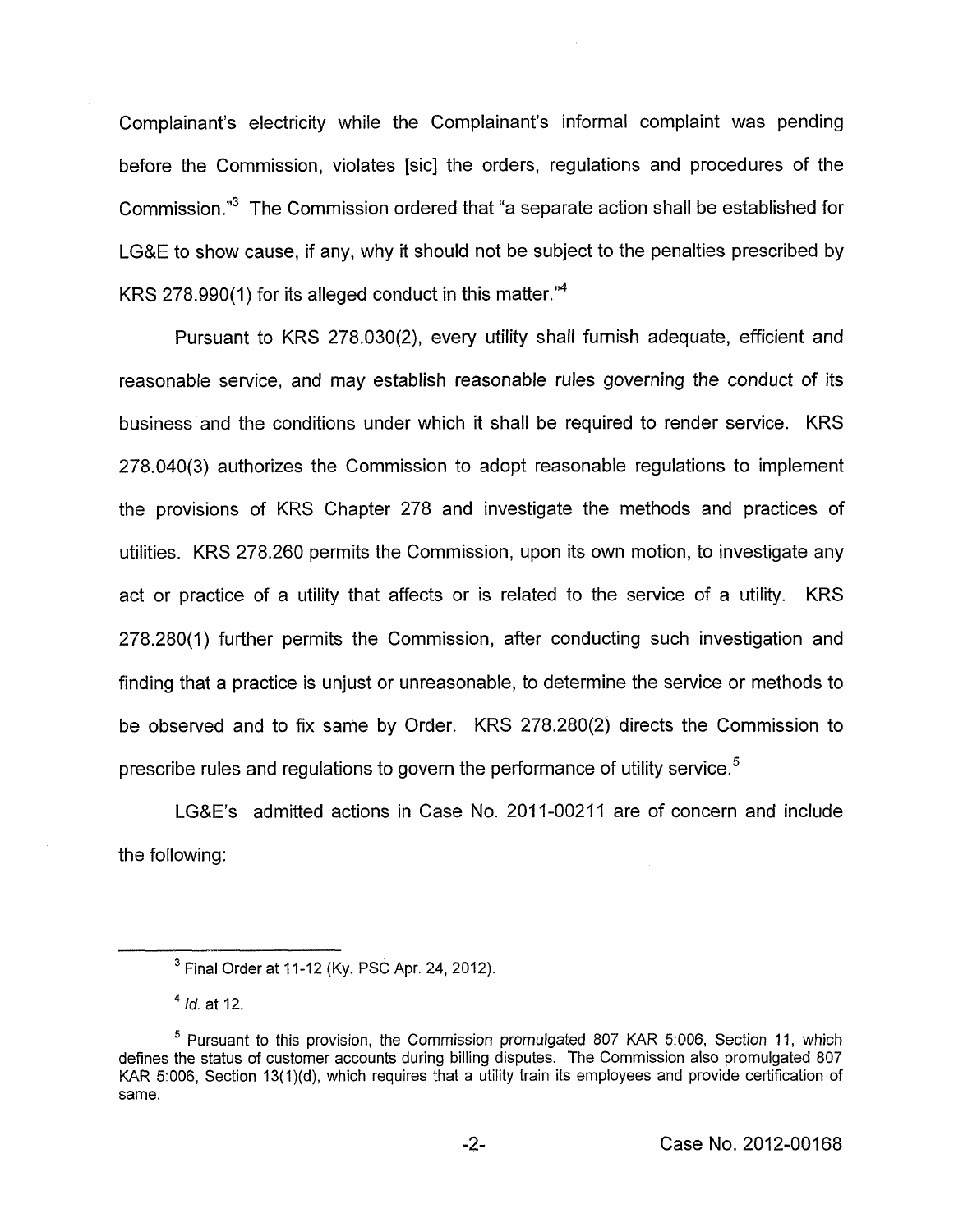1. Clayton's gas service was disconnected while an informal complaint was pending before the Commission.

LG&E admits that Clayton's electric service was "mistakenly disconnected" on April 29, 2011, while Clayton had an informal complaint pending before the Commission.' KRS 278.280(2) directs the Commission to prescribe rules and regulations to govern the performance of utility service. Pursuant to this provision, the Commission promulgated 807 KAR 5:006, Section 11, which defines the status of customer accounts during billing disputes:

> With respect to any billing dispute to which Section 10 of this administrative regulation does not apply, customer accounts shall be considered to be current while the dispute is pending as long as a customer continues to make undisputed payments and stays current on subsequent bills.

In explaining Clayton's account shut-off, LG&E stated that "[TJhe lock that had

been placed on Ms. Clayton's account pending her informal complaint was allowed to lapse on April 15, 2011. Ms. Clayton's account was past due in the amount of \$567.68

and a brown bill was automatically generated from CCS, resulting in the termination of

her electric service on April 29, 2011  $\dots$ ."<sup>7</sup>

LG&E further stated that:

The date for a lock to expire is set at the discretion of the customer relations specialist handling the complaint. The expiration date is then monitored by the specialist, who determines if the lock should be further extended or removed pending the status of the specific complaint . . . . The specialist failed to monitor when the lapse was set to expire, so it lapsed automatically without her having reviewed the account. Because Ms. Clayton was past due on her current bill when the lock expired, a disconnect order was automatically generated. When the specialist realized the

LG&E's Answer at 7.

 $^7$  LG&E's Response to Commission Staff's First Request for Information, Item 10.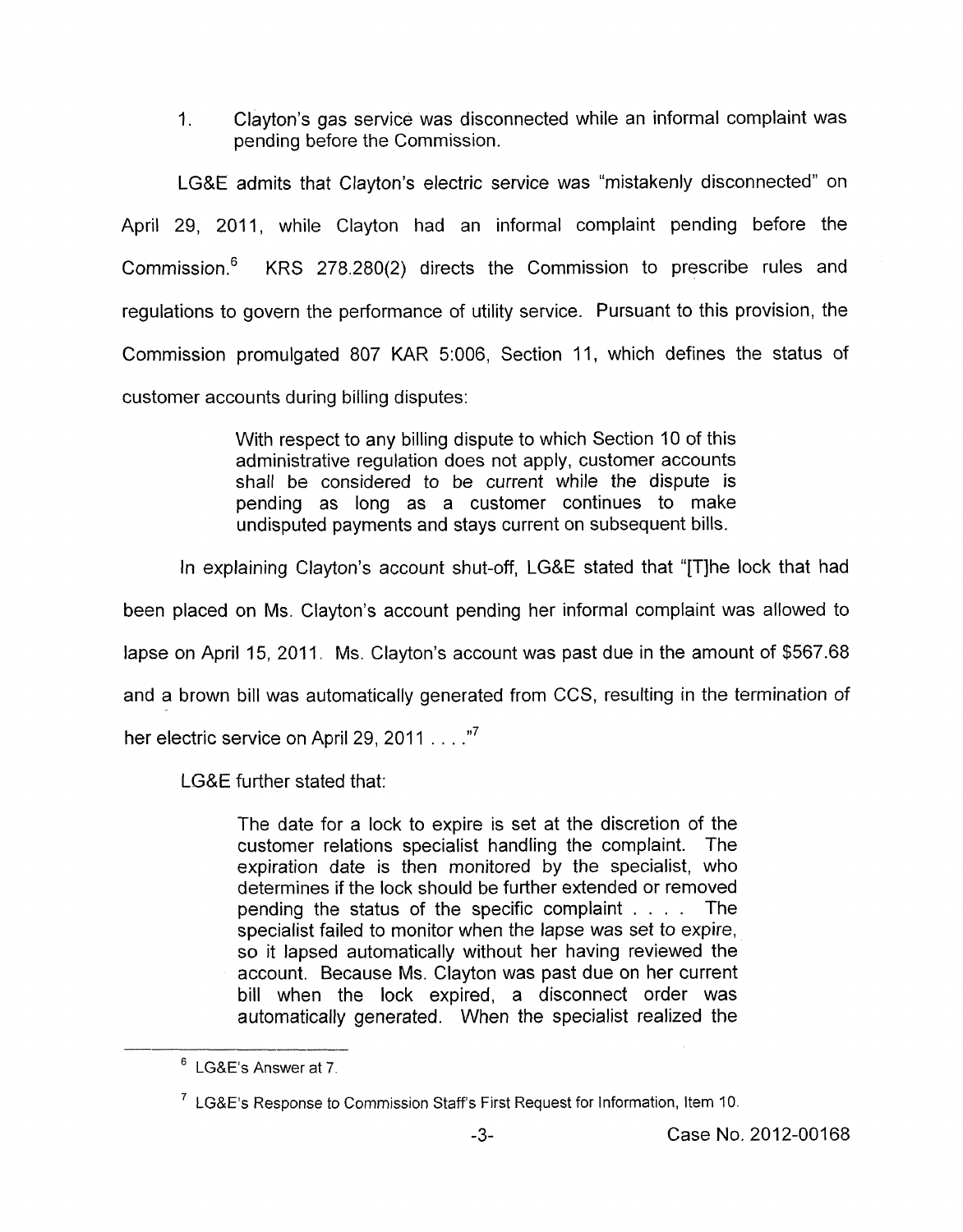lock had lapsed and a disconnect order completed, she immediately ordered the reconnect and placed a new lock on the account.<sup>8</sup>

2. Clayton's gas service was reconnected by mistake while there was a pending arrearage of \$601 .I9 and a hold on the account.

Although LG&E told Clayton in October 2009 that she would be required to pay her gas account balance of \$601.19 prior to having her gas service reconnected, LG&E "mistakenly reconnected" her gas service in March 2010. LG&E admits that its customer service representative failed to note that Clayton still owed \$601 .I9 for prior gas usage which she was required to pay prior to having her gas service reconnected.<sup>9</sup> This error was not discovered until April 2011 at which time the \$601.19 gas arrearage was put on Clayton's account and Clayton's electric service was disconnected while she had an informal complaint pending before the Commission.

3. Clayton was charged a monthly gas customer charge when she was not receiving gas service.

LG&E admits that for ten months between June 2009 and March 2010, Clayton was charged \$84.36 in customer charges for gas service, even though Clayton's gas service was disconnected at that time. LG&E did not discover or correct this error until March  $2011$ .<sup>10</sup>

4. LG&E provided inaccurate information to Clayton regarding the amount she would need to pay in order for her gas service to be reconnected.

LG&E admits that on October 15, 2009, when Clayton was requesting that her gas service be reconnected, its customer service representative only checked Clayton's

LG&E's Response to Commission Staff's Second Request for Information, Item 2 *8* 

<sup>&</sup>lt;sup>9</sup> LG&E's Answer at 7; LG&E's Response to Commission Staff's First Request for Information, Item 5(b).

<sup>&</sup>lt;sup>10</sup> LG&E's Answer at 5.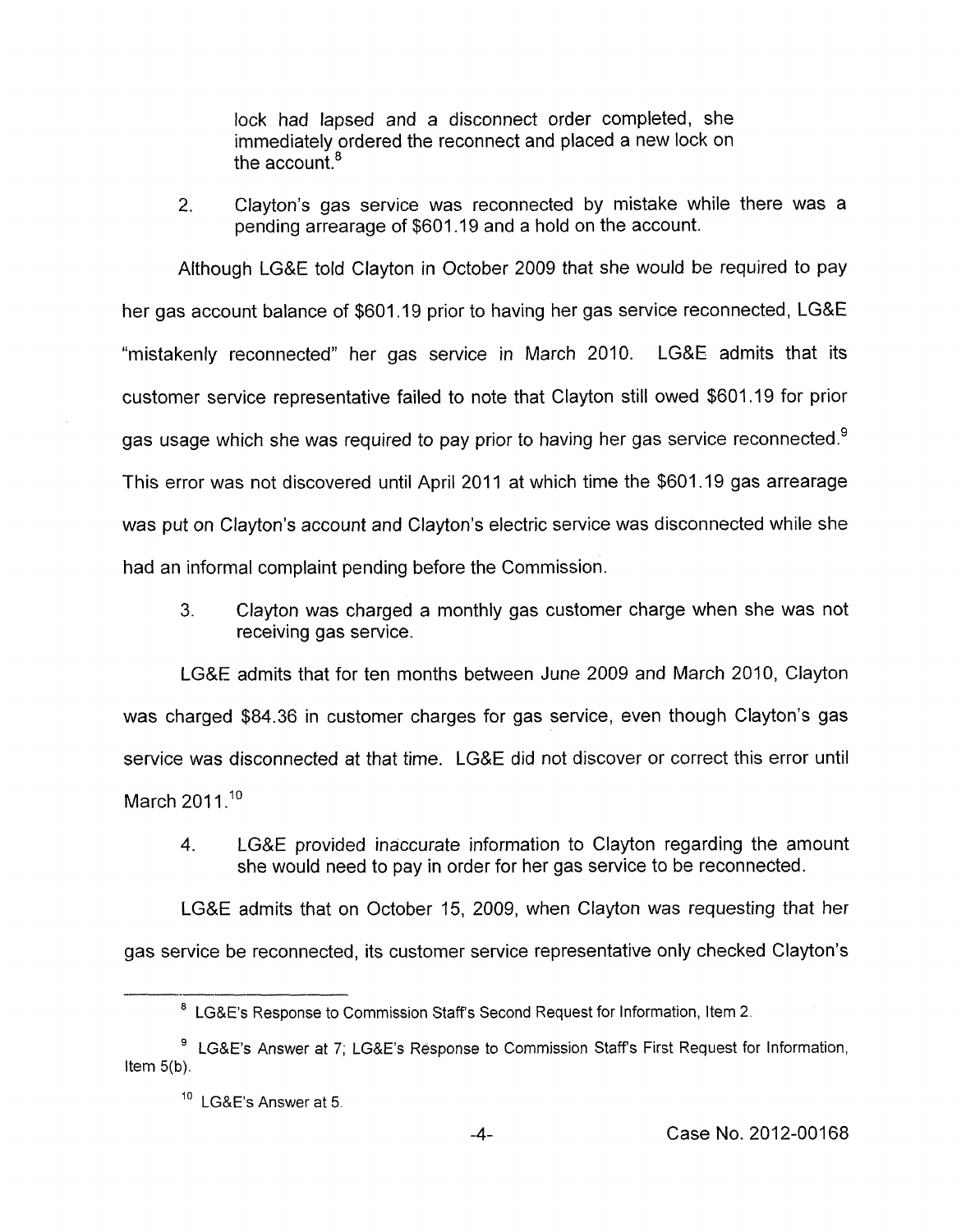electric account balance, and advised Clayton that she owed "\$32.06 and that this was the entirety of her bill." After Clayton paid \$33.66 on October 26, 2009, LG&E then informed her that she still owed \$601.19 for prior gas service and that this amount would also need to be paid prior to her gas service being reconnected.<sup>11</sup> LG&E confirms that the customer service representative who advised Clayton of her account balance on October 15, 2009, did have access to all of her account information through LG&E's Customer Care System ("CCS"), including the amount she owed for prior gas usage. LG&E's explanation for this error was that the customer service representative "overlooked" the information that was available. $^{12}$ 

5. LG&E charged Clayton a gas service deposit on her electric service-only invoice.

LG&E billed Clayton a gas service deposit of \$160.00 on an invoice for electric service only, after her gas account had been split from her electric account. On September 28, 2009, after Clayton questioned the "other charges" on her bill, LG&E determined that Clayton was not required to pay the \$160.00 gas service deposit since her gas account had been split from her electric account. This amount was subsequently removed.<sup>13</sup>

6. After disconnecting Clayton's gas and electric service for non-payment, LG&E neglected to contact her as promised with a split quote for her electric service and her gas service, in order for her to have her electric service reconnected for the summer months.

Clayton's electric service was disconnected on June 3, 2009 and, on June 11, 2009, she contacted LG&E about getting that service restored. She was told that

<sup>&</sup>lt;sup>11</sup> *Id.* at 7.

<sup>&</sup>lt;sup>12</sup> LG&E's Response to Commission Staff's First Request for Information, Item 8.

<sup>13</sup> LG&E's Answer at 3.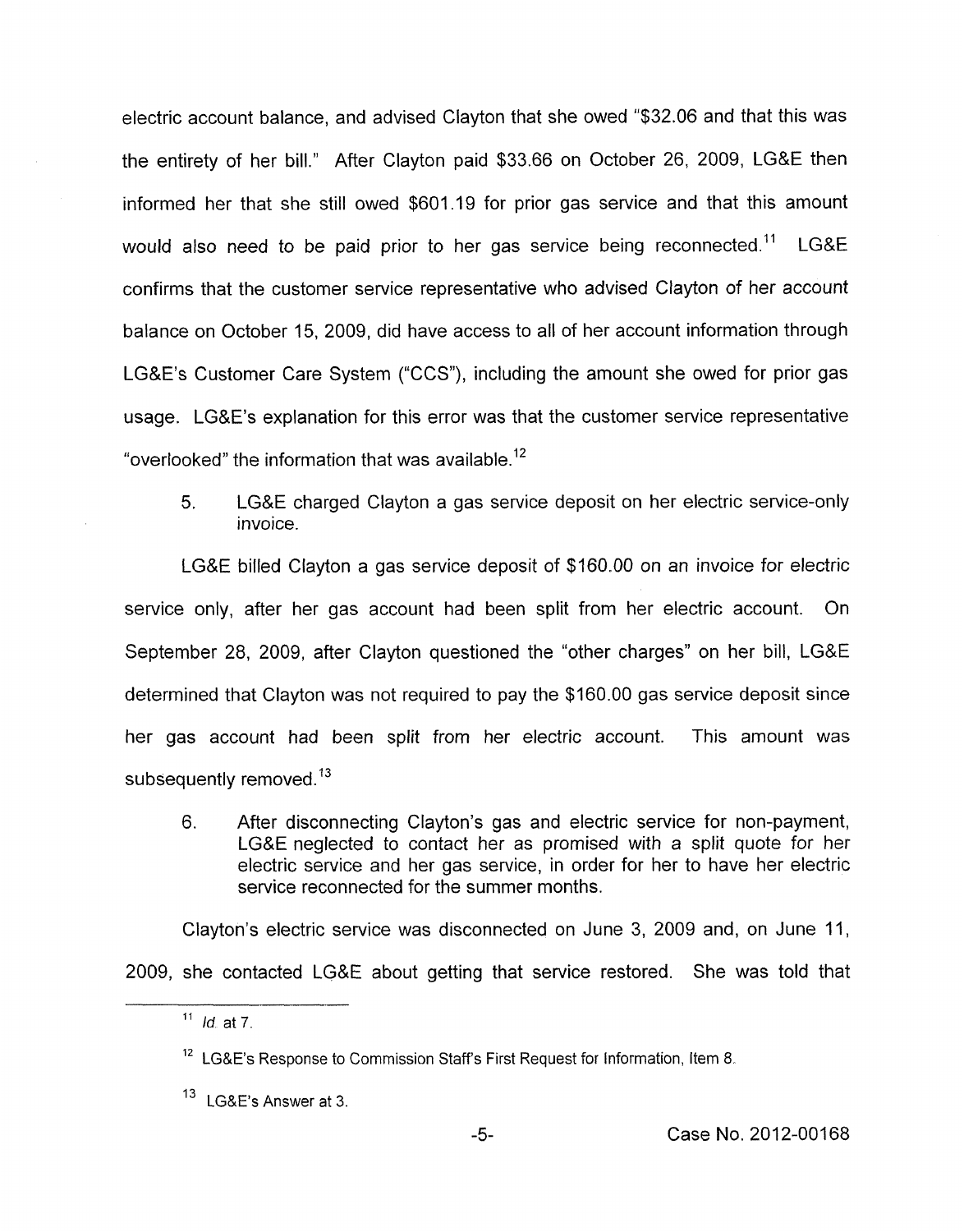someone would contact her with a split quote, so that she would be able to separate her gas account from her electric account. LG&E admits that it failed to contact Clayton as it had agreed to do. Because Clayton did not receive the split quote until June 22, 2009, she was unable to have her electric service restored until that time.

According to LG&E, the contact center representative who spoke to Clayton indicated in her notation of their conversation on June 6 [sic], 2009 that she had submitted a request for a split quote. Under the CCS (which had been implemented only two months prior), this type of request is ordinarily submitted by web form and delivered to a shared inbox. It appears the representative failed to submit the form in this case. **<sup>14</sup>**

In summary, the errors committed by LG&E were each a result of faulty action or inaccurate or late information given to Clayton by LG&E's employees. Specifically, LG&E disconnected Clayton's electric service in error; reconnected Clayton's gas service in error; charged Clayton a monthly customer charge for ten months of gas service she did not receive; gave Clayton faulty information about how to have her gas service reconnected; charged Clayton a deposit for gas service she was not receiving; and informed Clayton that she would be contacted regarding splitting her gas account from her electric account, but was not. LG&E admits that, factually, all of the above occurred and assigned these errors to its customer service representatives who were involved in each situation. These errors, which involved a single customer, were

<sup>&</sup>lt;sup>14</sup> LG&E's Response to Commission Staff's First Request for Information, Item 1(a) and Item 1(b). Although **LG&E** states June 6, 2009 was the date Clayton requested a split quote, Clayton's Complaint states that this phone call occurred on June 11, 2009 and, in its Answer at Item 3(a), LG&E also states that the date of the request was June 11, 2009.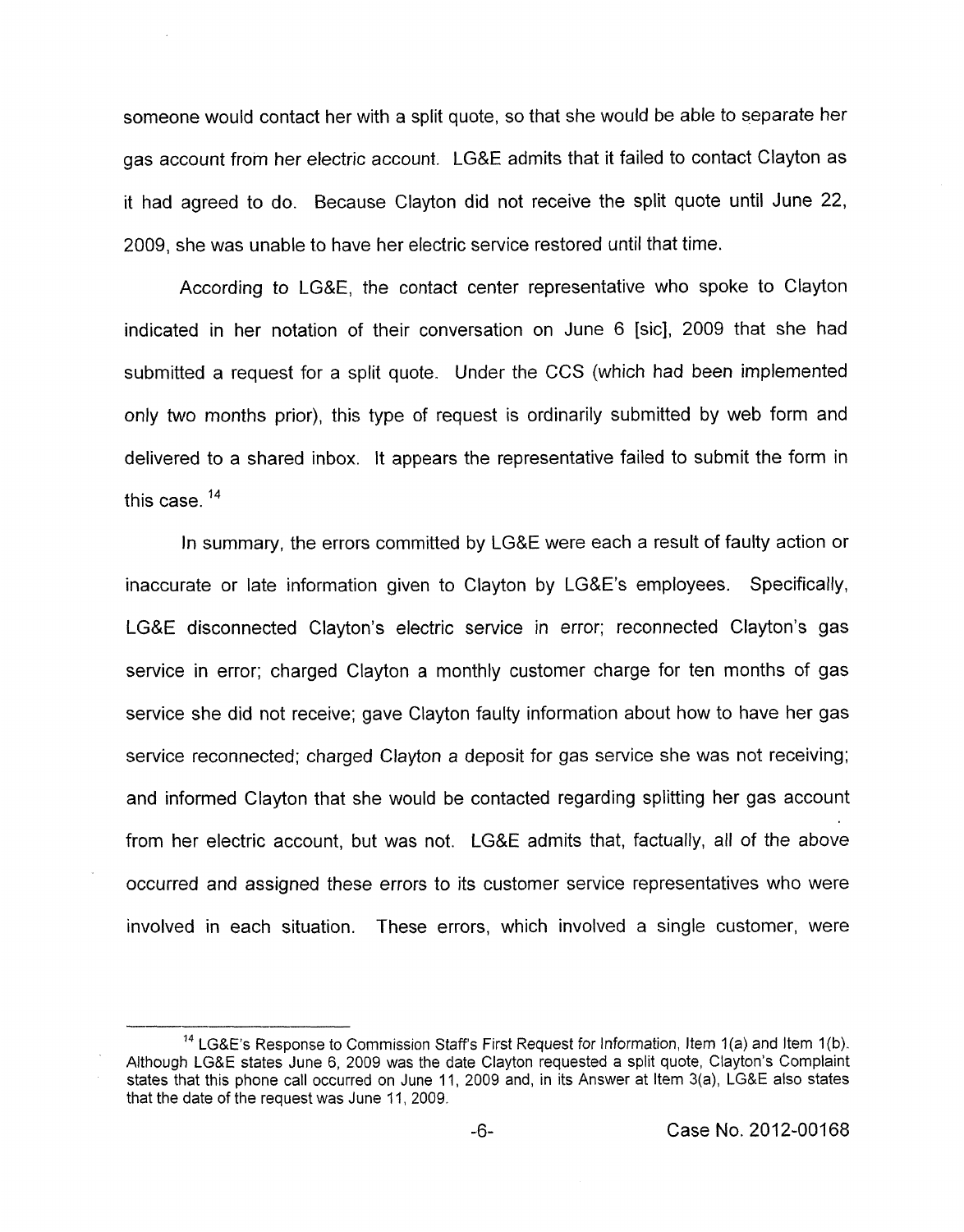frequent and suggest either an absence of concern on LG&E's part, a lack of meaningful training for its customer care representatives, or both.

807 KAR 5:006, Section 13(1)(d) requires that a utility provide meaningful training for its employees:

> The chief operating officer of each electric and gas utility providing service to residential customers shall be required to certify each year the training of utility personnel assigned to counsel persons presenting themselves for utility service under the provisions of this section. Training is hereby defined as an annual review of commission administrative regulations and policies regarding winter hardship and disconnects administrative regulations . . . and the utility's policies regarding collection, arrears repayment plans, budget billing procedures, and weather/health disconnect policies. Certification is defined as written notice to the commission by no later than October 31 of each year identifying the personnel trained, the date the training occurred, and that the training met the requirements of this section.

LG&E's admitted errors, as stated above, suggest that any training that was provided by LG&E appears to have been inadequate, as reflected by LG&E's employees' difficulty in correctly responding to Clayton's inquiries and in taking appropriate action as required by the circumstances at hand.

Based upon its review of the evidence and being sufficiently advised, the Commission finds that prima facie evidence exists that LG&E has failed to comply with 807 KAR 5:006, Section 13(1)(d) and has failed to provide consistent, accurate information to Clayton on multiple occasions

We further find that a formal investigation into these incidents should be conducted and that this investigation should also examine the adequacy and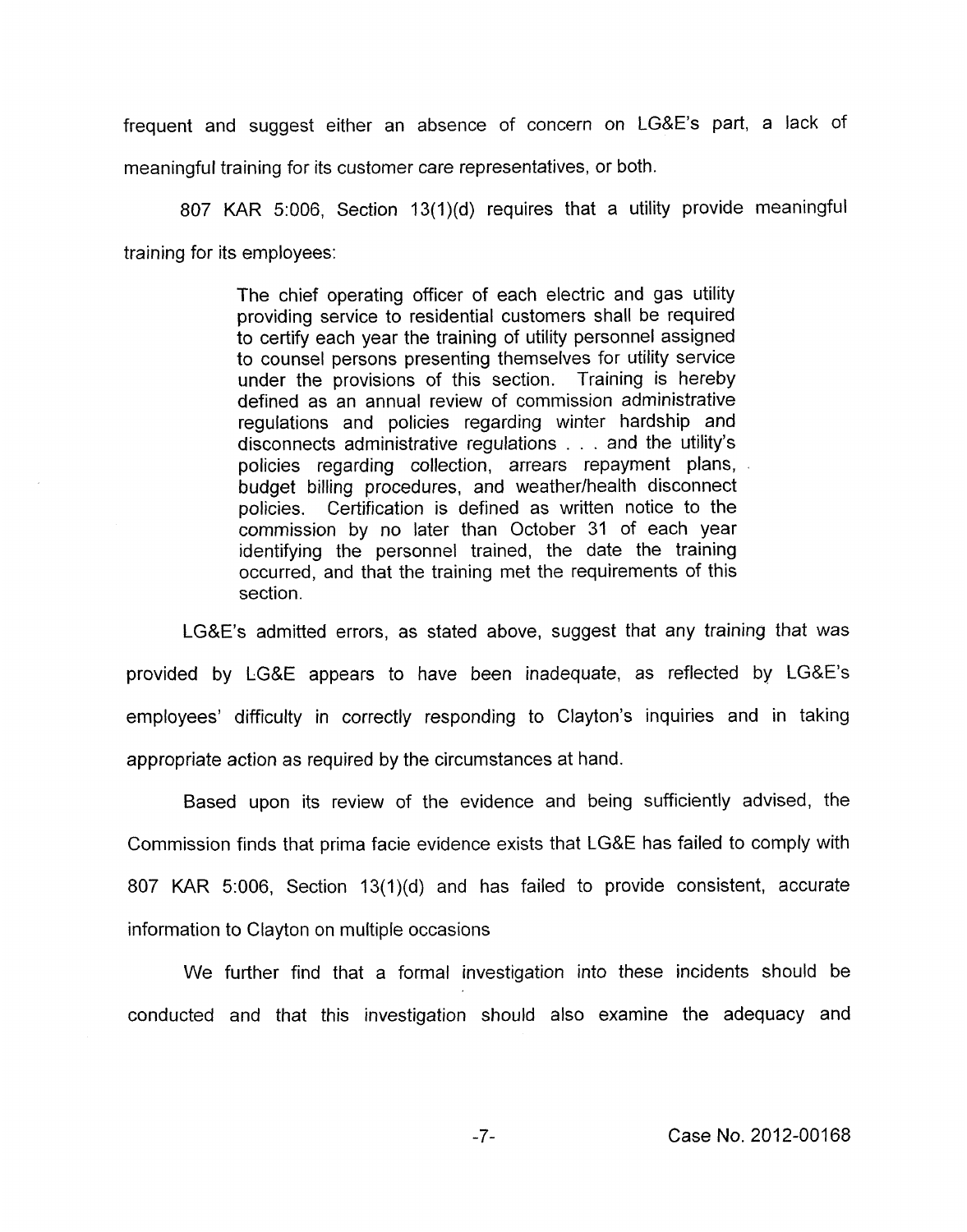reasonableness of LG&E's practices related to its customer service and its personnel training.

The Commission, on its own motion, HEREBY ORDERS that:

1. LG&E shall submit to the Commission, within 20 days of the date of this Order, a written response to the allegations contained herein.

2. LG&E shall appear on Wednesday, July 11, 2012 at 1O:OO a.m., Eastern Daylight Time, in Hearing Room 1 of the Commission's offices at 211 Sower Boulevard in Frankfort, Kentucky, for the purpose of presenting evidence concerning the alleged violation of 807 KAR 5:006, Section 11, as well as its customer service policies and practices, and to show cause why it should not be subject to the penalties prescribed in KRS 278.990(1) for these alleged violations.

**3.** At the scheduled hearing in this matter, LG&E shall also present evidence that its personnel have been trained pursuant to 807 KAR 5:006, Section  $13(1)(d)$ .

4. The July 11 , 2012 hearing shall be recorded by videotape only.

5. Any requests for an informal conference with Commission Staff shall be set forth in writing and filed with the Commission within 20 days of the date of this Order.

6. a. The information requested in the Appendix to this Order is due within 20 days of the date of this Order. Responses to requests for information shall be appropriately bound, tabbed and indexed and shall include the name of the witness responsible for responding to the questions related to the information provided, with copies to all parties of record and eight copies to the Commission.

-8- Case No. 2012-00168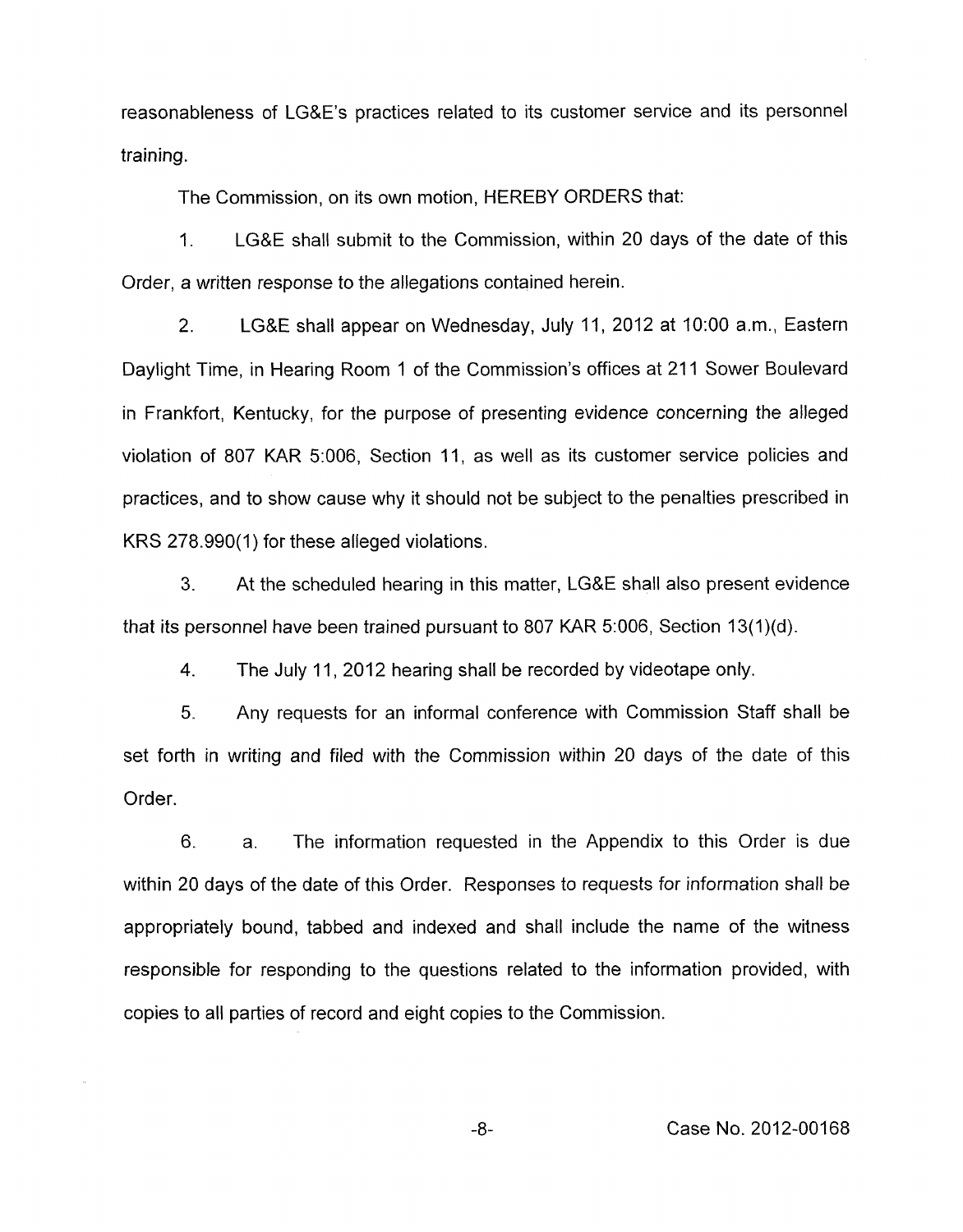b. Each response shall be answered under oath or, for representatives of a public or private corporation or a partnership or association or a governmental agency, be accompanied by a signed certification of the preparer or person supervising the preparation of the response on behalf of the entity that the response is true and accurate to the best of that person's knowledge, information, and belief formed after a reasonable inquiry.

c. Any party shall make timely amendment to any prior response if it obtains information which indicates that the response was incorrect when made or, though correct when made, is now incorrect in any material respect.

d. For any request to which a party fails or refuses to furnish all or part of the requested information, that party shall provide a written explanation of the specific grounds for its failure to completely and precisely respond.

7. Any party filing testimony shall file an original and eight copies.

8. At any public hearing in this matter, neither opening statements nor summarization of direct testimony shall be permitted.

9. Nothing contained herein shall prevent the Commission from entering further Orders in this matter.

Bv the Commission M **ENTERED** MAY 3 1 2012 KENTUCKY PUBLIC RVICE COMMISSION

**ATTE Director** 

Case No. 2012-00168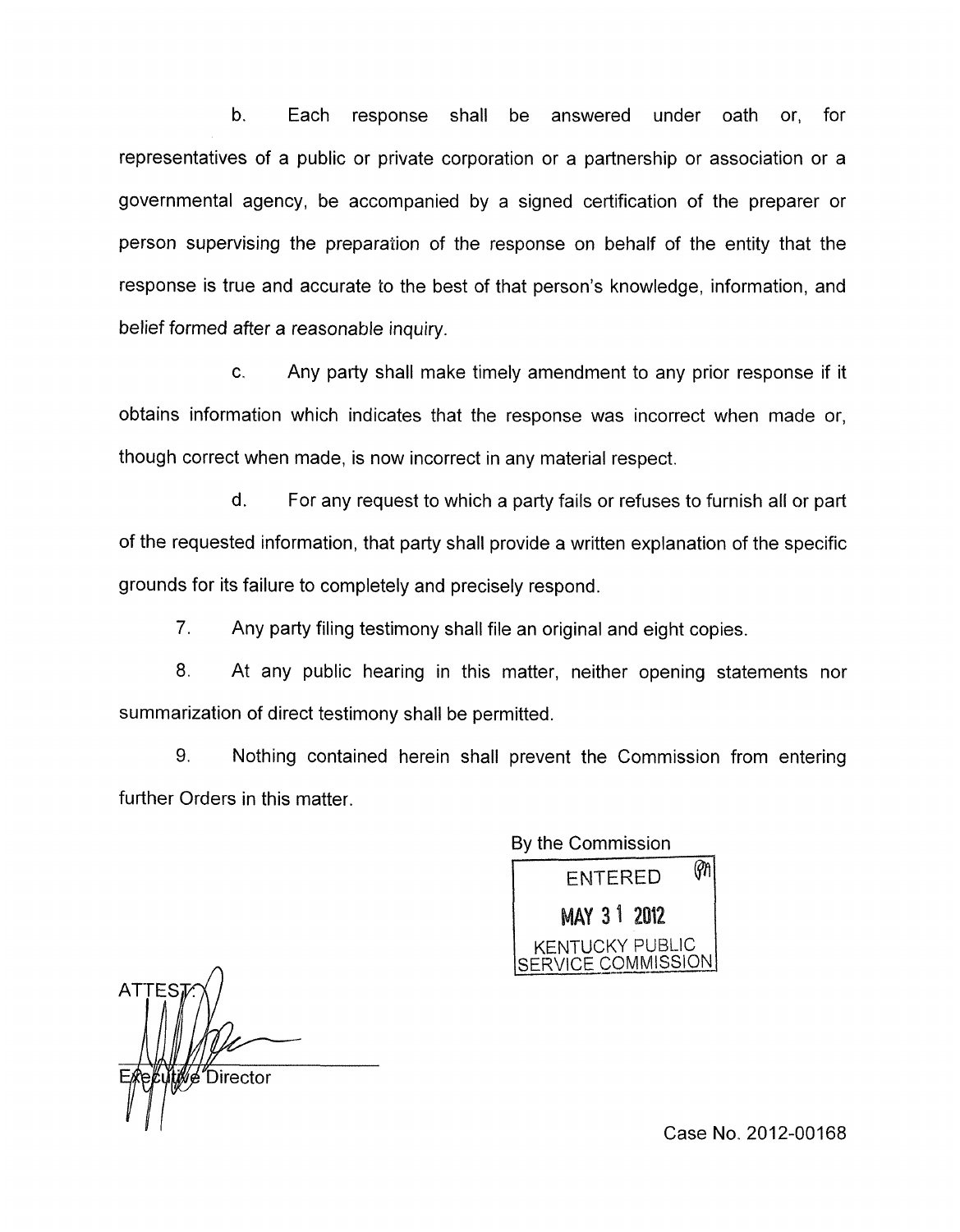#### APPENDIX

## APPENDIX TO AN ORDER OF THE KENTUCKY PUBLIC SERVICE COMMISSION IN CASE NO. 2012-00168 DATED MAY 3 1 2012

## COMMISSION'S INITIAL REQUEST FOR INFORMATION TO LOUISVILLE GAS AND ELECTRIC COMPANY

1. For each employee or contractor who dealt with Brenda Clayton ("Clayton") from April 1 , 2009 to the present, provide the following:

a. Name, job title and job description at the time of each contact with Clayton during the above time frame; and,

b. Current address and telephone number.

2. Provide all video or audio tapes/transcripts of any conversations between an employee or contractor and Clayton during the above time frame.

**3.** Provide all documentation, including internal notes, that show any actions taken by LG&E in response to employee or contractor conversations with Clayton during the above time frame.

**4.** Provide all records showing any actions taken by LG&E with employees and contractors who were involved in any of the incidents identified in this Order, including but not limited to, counseling, discipline, or training.